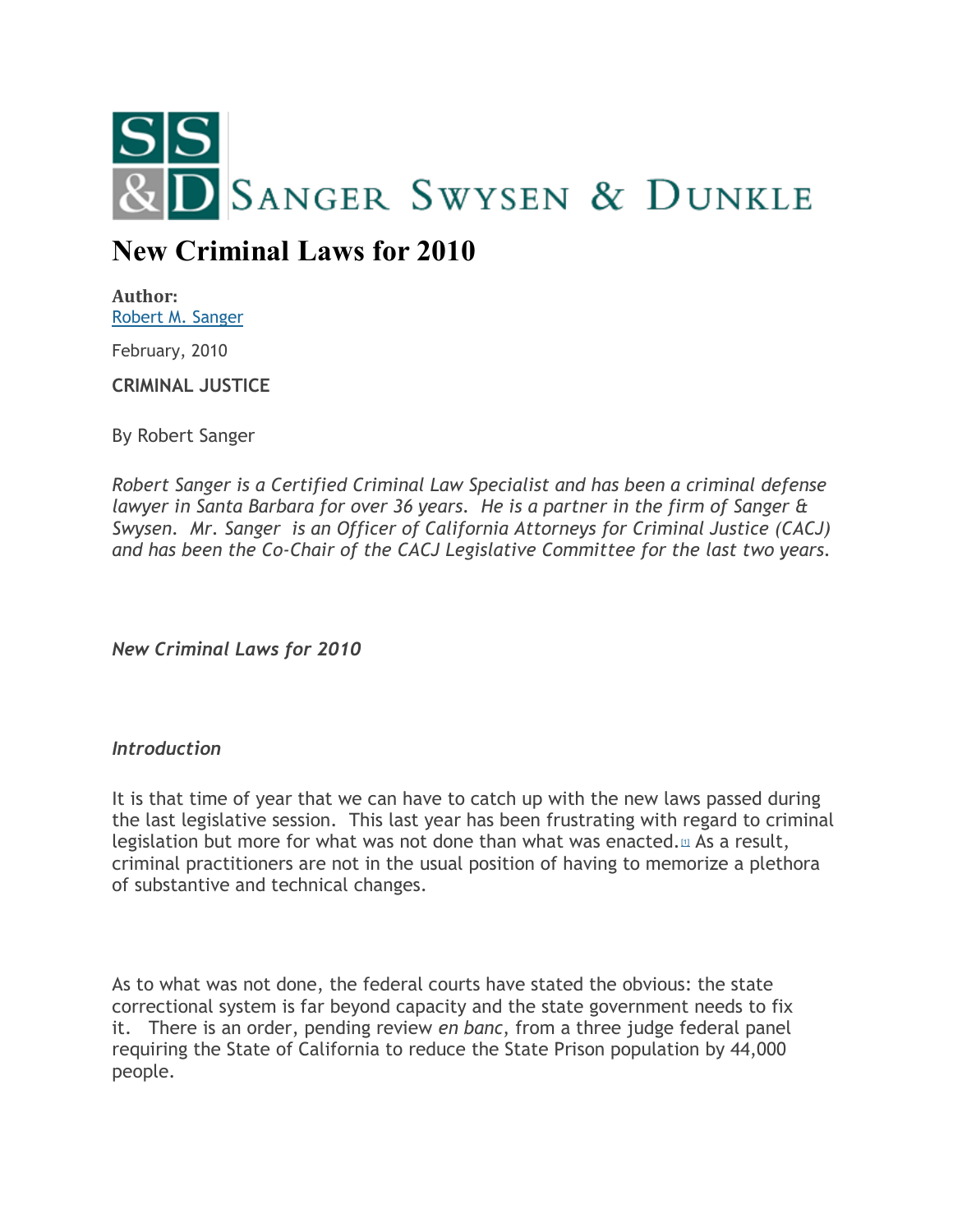This should have set the legislative agenda for the year. For the last few years everyone involved in analyzing the criminal justice system in California has recognized the mounting crisis. There is no way that this state can keep incarcerating people at the rate we are; we cannot pay for the people who are there right now; and it is only getting worse. Everyone recognizes that the reason that we are in this crisis is that politicians do not believe that they can stop sponsoring bills, no matter who foolish, that make them appear "tough on crime." And, this session, the lesson was reinforced that no one can take up the cause of sensible sentencing reform or they will be political toast.

# *The Biggest Jail Break in California History*

As we have discussed in prior *Criminal Justice* columns, the overcrowding in California's prison system has been long and well documented. We had reported on the Little Hoover Commission Report of 2007 and Joan Petersilia's study of 2006. As we also reported in this column, there have been numerous attempts over the last few years to convene a Sentencing Commission. People are doing life on non-serious and non-violent third strikes and others doing obscenely long sentences on some drug and gang cases – not the hard core ones, but the ones where the numbers just add up on paper. There are anomalies in punishment of which everyone in the system is aware.

So, this year, one would have thought that there would be a Sentencing Commission and that there would have been a serious legislative effort to deal with the excess prison population. As this legislative session started up in earnest in January of last year, there were plans from all sides to try to do something about it. Let's face it, we pay these people and their massive staffs to do this kind of work. We expect there to be some effort at bipartisan planning and a general exercise of responsibility in dealing with this problem that is causing so much harm to our state. After all, we spend more on prisons than schools, we do not have the money for basic services for our communities and, we all know that the costly prison system is only costly because of the opportunistic politics of fear and hatred have resulted in excessive sentences. Did the legislators earn their pay? No – in fact, they failed miserably.

As the discussions about sentencing reform started, there was an early consensus on some basic changes. The Sentencing Commission was seen as a vehicle to accomplish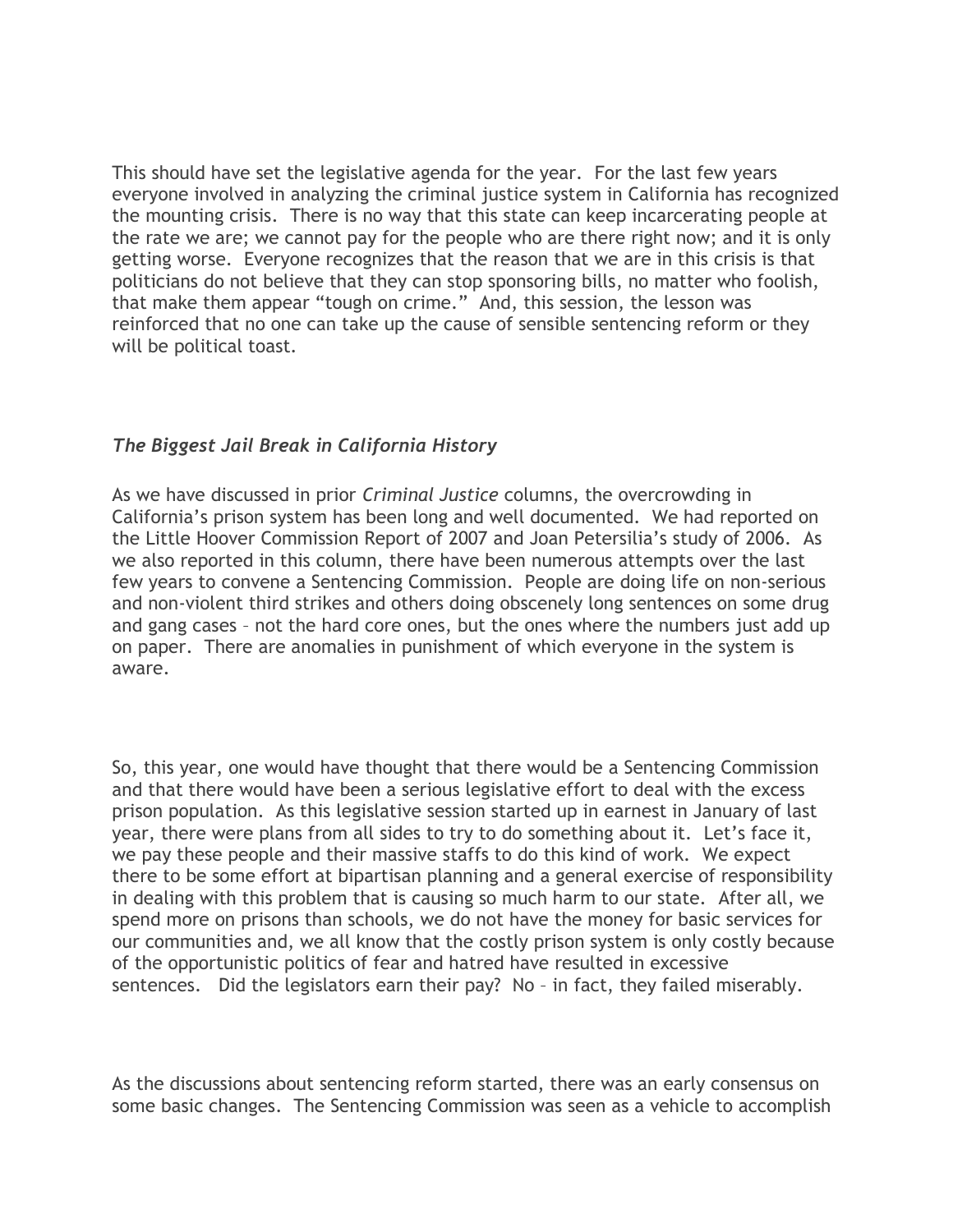these reforms. But then, the politics of who would control the Sentencing Commission resulted in the whole idea being scrapped. In the midst of the crisis, the legislators could not make the simplest compromises to get the Commission off the ground.

Similarly, the general agreement that mandatory sentences and certain life sentences were too harsh gave way to partisan politics. The humane and reasonable amendment to the three strikes law which would only allow a life sentence to be imposed if the new offence was a serious or violent offense was to hot too handle.

There was also a conclusion that there needed to be some better mechanism for releasing people from prison who were going to be released eventually. The process came to a halt in the summer when one of the political parties started to threaten members of the opposing party by saying that they would not participate in any criminal justice or sentencing reform. They put out the word that anyone who proposed such legislation would be met in their re-election campaign with a catch phrase, "(S/he) led the biggest jail break in California history."

# *Little Progress, Indeed*

What eventually happened was that the legislature did nothing at all about prison overcrowding by the end of the summer. Not even some very simple things. It was not until the three extraordinary sessions were called that some little progress was made. Still, the big, sensible ideas never got off the ground and there still is no Sentencing Commission.

So, what did happen? Well, due to the good work of the Public Safety Committee, at least bills that just mindlessly increased sentences were shelved. In that sense, the legislature did not make things much worse. Typically, multiple bills get through with some legislator's name on them adding more prison or jail time to some offense or another. And, typically, that legislator promotes her or his role as author in the next campaign, saying s/he is tough on crime. That type of nonsense was stopped this last session for the first time in decades.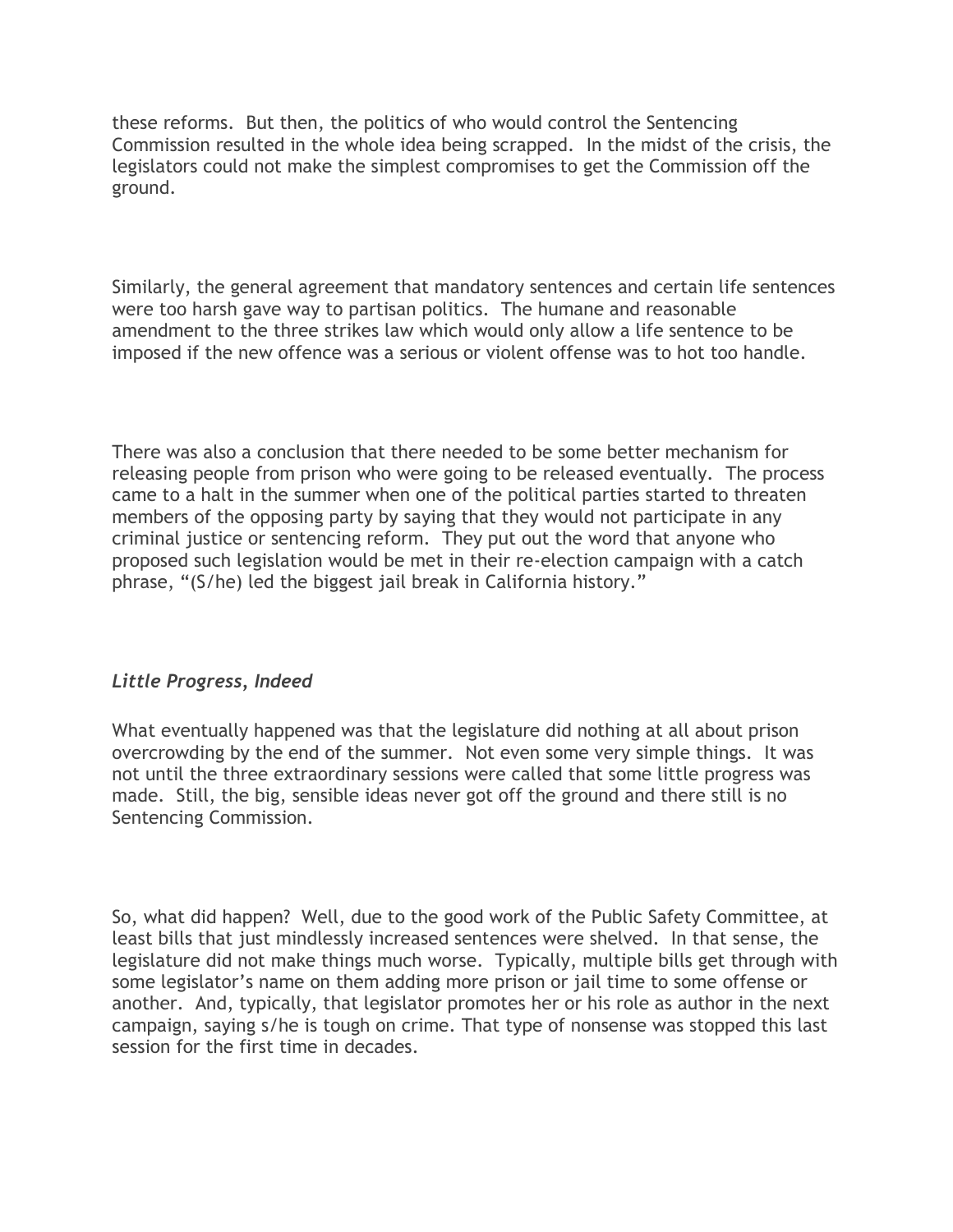However, the affirmative steps taken to slow the intake into the prison system were few and watered down by the time they were passed. One was the increase in the jurisdictional amount required to make some property crimes felonies. The fact is that the change will probably have very little effect on the prison population. The property crime limits theoretically delineate the difference between a felony and a misdemeanor but most prosecutors draw the line at a much higher number absent some really aggravating circumstances. Furthermore, most theft cases are not affected. Still, the limits have been raised on several other offenses, like receiving stolen property, from \$400 to \$950 and not sufficient funds checks from \$100 to \$400.

By the end of the third extraordinary session, there were a couple of measures that will have some effect on releasing some people a bit earlier and not returning some technical parole violators. Just as a mechanical matter, the credits for "good time/work time" have been increased for some but not all crimes. Currently, the standard county jail credits are two days for every 4 served which is changed for most crimes to 2 days for every 2 days served. Not all cases qualify for this but it works out that a person serving a jail sentence or awaiting transportation to prison may qualify to do two thirds of the sentence. The savings in county jail are probably not that significant since most jails are overcrowded and local sentences result in early releases anyway. And, the extra credits that are given on prison sentences for time spent in the county jail has no effect on the length of the county jail commitment.

There is also a very modest early release for state inmates. Up to six seeks off of the commitment can be earned by prisoners for participation in certain programs. But, this does not pertain to serious or violent felonies, registerable sex offenses, recidivists or parole violators. It is a good idea but this effect of this will be minimal.

Of course, it is not clear that yearly increase in inmates caused by the present inconsistent patchwork of sentencing laws will not still overtake the reductions.

In addition, there have been some good, though watered down, efforts to avoid what has been called California's "catch and release" program. Parole is a formula for failure. Inmates are released directly from prison with no rehabilitation and no re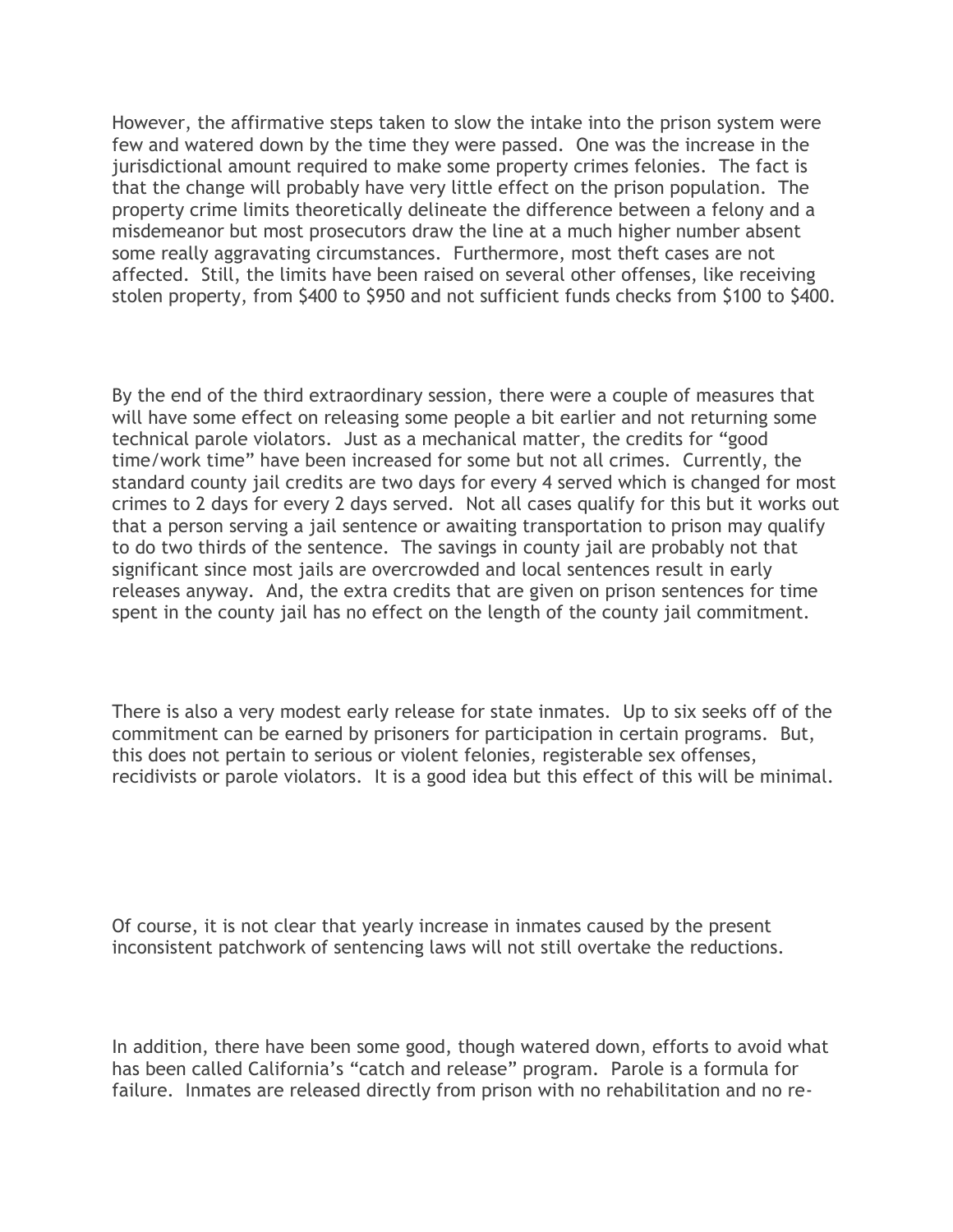entry assistance. They are given a bus ticket and told to report to their parole officer within two weeks. They are violated for the inevitable technical violations and sent back to prison to try the whole experiment again in a year. There are some new rules on parole violations for certain limited cases and there are other re-entry provisions.

So, the extraordinary session produced two major laws that will incrementally help. Unfortunately they were primarily limited to non-serious and non-violent felonies. There is provision to allow early release by up to six weeks if he completes a program. There is also a provision for early release programs and alternatives to reincarceration for technical parole violations.

# *Miscellany*

There were other changes in the laws that pertain to criminal practice. One heads up for practitioners is that the rule on notice and response for criminal motions has been changed from days to court days. So, a noticed motion requires ten court days and the response is due five court days before the hearing.

A statue that will have to be tested in the courts also purports to reverse the California Supreme Court in Verdin v. Superior Court (2008) 43 Cal.4th 1096. That case had prohibited court ordered psychiatric examinations by government experts when a defendant placed his mental state in issue. This statute will allow that again and in circumstances expanding beyond the pre-Verdin law.

And, in the face of crisis, and as a triumph of legislative focus on the needs of this state in that time of crisis, it has been legislated to not be illegal to ride a bicycle without a seat if it was manufactured that way.

*Conclusion*